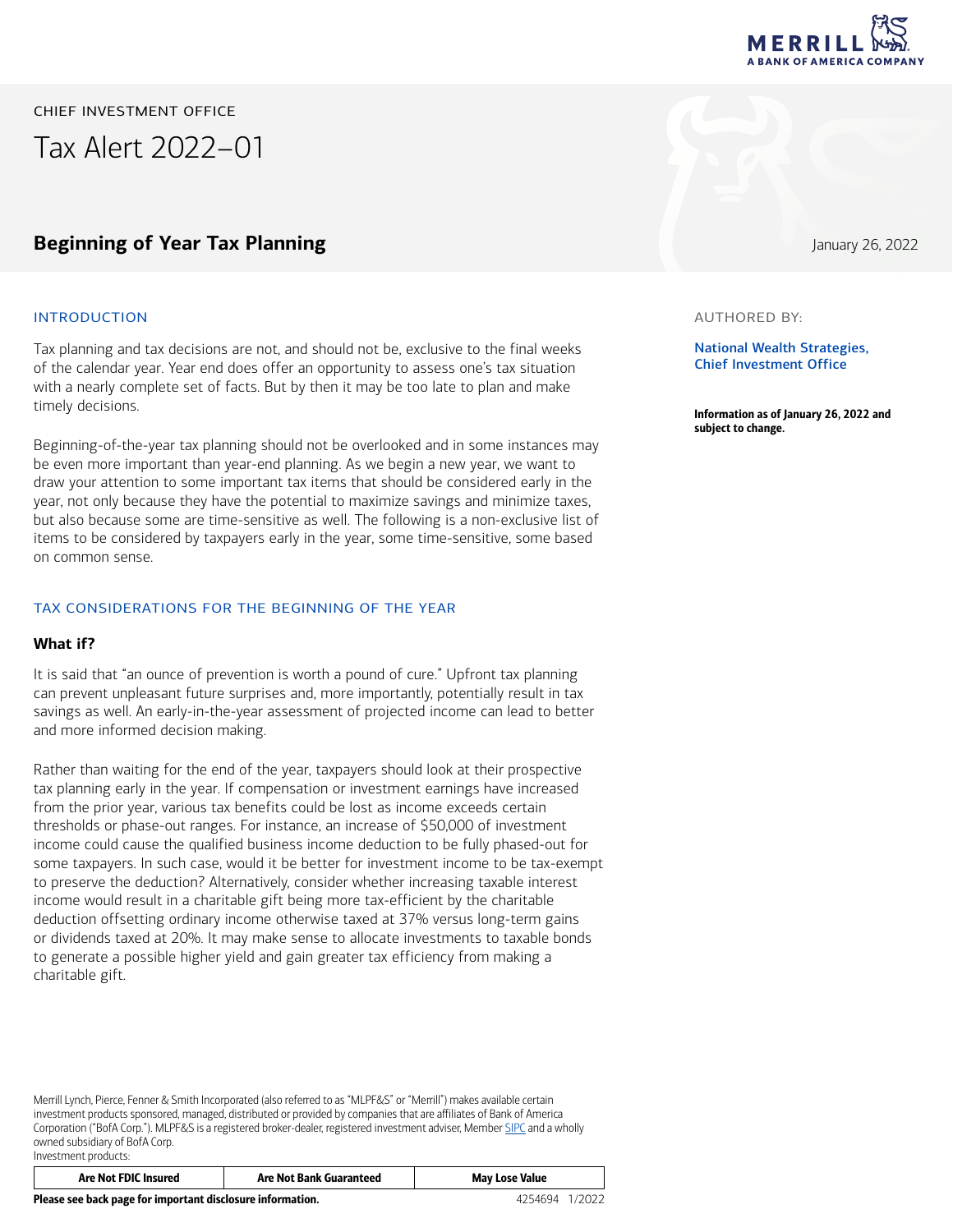Of course, a taxpayer could consider these tax decisions at year end, but by then the taxpayer would not be in a position to alter the character of income previously recognized during the year or rearrange investments to generate taxable or non-taxable income. Taxpayers could be well served by running a base-case, best-case, and worst-case financial and tax projection scenarios at the beginning of each tax year, with periodic updates throughout the year.

# TIMING MATTERS

A host of tax decisions and elections are time-sensitive and must be considered within the first few months of the year, if not sooner. Some decisions have a retroactive effect and could affect taxes for the prior calendar year, and yet others are prospective in nature.

Trust/Estate Distribution Planning — One important tax planning decision must be made by early March. That decision allows a trustee to elect to treat trust distributions made during the first 65 days of the current tax year as distributions made during the immediately preceding tax year. This decision could save significant income taxes by pulling income away from a trust (which is subject to top ordinary and capital gains tax rates at income levels as low as about \$13,000) and pushing that income into the hands of individual beneficiaries who may be in much lower tax brackets (the 2022 top income tax bracket for married taxpayers begins at approximately \$650,000). While the trustee must make the distribution soon after year end, the election to treat the distribution as occurring in the preceding tax year is made on the trust's income tax return. An executor may make a similar election on the estate's income tax return during the first 65 days of the estate's current tax year.

Pass-Through Entity Taxes - Another important tax election relates to the new pass-through entity ("PTE") taxes enacted by many states within the last year or two. In many states, this is an optional tax that allows partnerships (including LLCs) or S-corporations to annually elect to pay state income tax on certain income at the entity level rather than at the partner or member level. Generally, if a partnership or S-corporation elects to pay an entity level tax, the partners, members, or shareholders of the electing entity which is subject to the tax may be eligible for a tax credit on their state income tax returns.

The rules for electing this treatment vary among states. New York, for instance, permits the annual PTE tax election to be made on or after January 1 but no later than March 15, for tax years beginning on or after January 1, 2022. New Jersey and California permit the PTE annual election to be made on an original, timely filed tax return, while North Carolina and Minnesota permit the PTE annual election to be made on the due date of the return, including extensions.

For those operating as a sole proprietorship or single member LLC, consideration should be given to incorporating as an S-corporation or adding another member to avail themselves of the benefits of state PTE rules.

Federal Elections: S-Corporations — For taxpayers who have converted a C-corporation into an S-corporation, the change in tax status will be recognized for federal tax purposes retroactive to the beginning of 2022 only if the taxpayer makes a timely election. That election must be made by March 15, 2022 (with limited exceptions), otherwise the S-corporation status will be prospective in nature.

Gift Tax Returns  $-2021$  was an active year for estate planning. Many taxpayers were concerned about a potential imminent decrease in the federal estate and gift tax exemption, among other changes in the proposed Build Back Better Act. This concern accelerated significant gift/estate planning into 2021, which means many taxpayers will need to file a federal gift tax return by April 15, 2022. Taxpayers can request an automatic six-month extension of time to file a federal gift tax return in two ways, provided they take timely action. First, a taxpayer can request an automatic extension to file a gift tax return by also applying for an extension of time to file their federal income tax return. Second, if a taxpayer is not requesting an extension to file their income tax return, then a separate request to extend the time to file a gift tax return should be made on IRS Form 8892.

## FUNDING RETIREMENT PLANS

Contributions to retirement accounts, such as a 401(k) or IRA, can be made throughout the calendar year, or in the case of an IRA even in the following tax year, if made on or before April 15 of such following year (the un-extended due date for filing a tax return). However, in a rising investment market, funding a retirement account early in the year has the benefit of permitting those funds to grow tax deferred for a longer period of time. A taxpayer who funds an IRA in January of 2022 rather than April of 2023, will enable those funds to potentially grow and compound for an extra 15 months. However, for an employer sponsored plan such as a 401(k), if your employer offers a match to your contributions, you will want to consider the implications of fully funding your account early in the year. In some instances, if your contributions stop, so will the company's match.

## FEDERAL TAX LAWS — CONTINUED UNCERTAINTY

Congress attempted to pass a significant spending and tax bill (the Build Back Better ("BBB") Act) in late 2021, only to fail in the closing days of December. Some of the proposed tax changes would have taken away long-standing tax benefits. Other changes would have introduced new rules limiting taxpayer flexibility. All or portions of the previously proposed tax bill could be repurposed and used to offset the cost of future legislation, whether this year or in future years. Indeed, the Biden Administration will likely push to pass its spending priorities in separate initiatives or in a single, but smaller, version of its Build Back Better bill. While changes could be made on a retroactive basis, that is unlikely in our view. Taxpayers may therefore want to consider items in the crosshairs of Congress before they are reconsidered for passage in the new year. Here are a few items taxpayers should consider: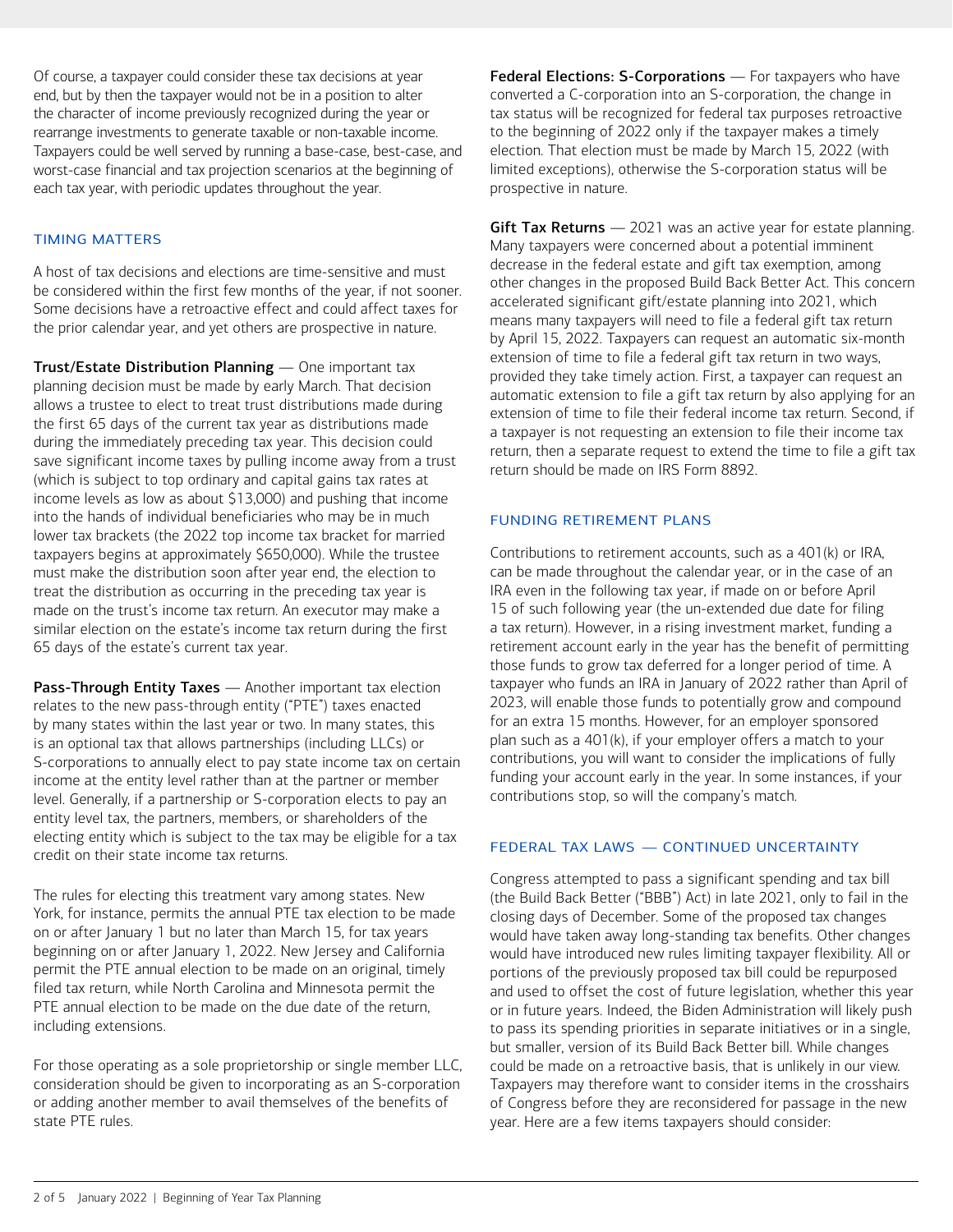Qualified Small Business Stock (QSBS) — Congress attempted to significantly reduce the tax benefits associated with selling QSBS stock if an individual taxpayer earns more than \$400,000. For a non-grantor trust selling QSBS stock, the tax benefit would be reduced regardless of the amount of trust income. To avoid the consequences of a possible resurrection of this provision, taxpayers should consider the sale of QSBS stock in the near term. If such a provision is enacted, there can be no certainty of its effective date. In our view it would likely be prospective from the date of introduction of new proposed legislation.

Wash-Sale Rules for Crypto-Currencies — Wash sale rules prohibit a taxpayer from realizing the tax benefits of selling certain property at a loss, if that property (or substantially similar property) is also purchased by the taxpayer (or certain other parities) within 30 days before or after the sale of the property resulting in a loss. Congress attempted to expand this rule to cover crypto-currencies beginning in 2022. Crypto-currencies are described as any digital representation of value which is recorded on a cryptographically secured distributed ledger or any similar technology as specified by the Treasury Secretary. Currently, taxpayers could sell all or some of their crypto-currencies, book a tax loss for 2022, and immediately repurchase identical positions. Given the approximately 20% decline in Bitcoin (as of January 24, 2022), taxpayers could consider the benefits of taking a tax loss that otherwise could not be taken if this proposal from the BBB Act is resurrected and passed in 2022.

Constructive Sales — Existing tax rules treat certain hedging and economic-risk-reduction strategies for certain previously owned financial assets as an actual sale for federal income tax purposes of those previously owned positions. These rules prevent taxpayers from locking in investment gains without realizing taxable gain. Proposed changes would include digital assets (crypto-currencies) in the constructive sale rules. Under the proposed BBB Act, the changes would apply to constructive sales after the date legislation is enacted and contracts entered into after the date of enactment. Assuming a continued prospective effective date, taxpayers would have an opportunity to lock in the value of appreciated crypto-currency gain without adverse tax consequences if done in a timely manner.

# ROTH CONVERSIONS WITH AFTER-TAX DOLLARS

The Build Back Better Act would also have put an end to socalled back-door Roth conversions beginning in 2022. As written, the proposed legislation would have prohibited the conversion of any after-tax funds in an IRA or 401(k) from being converted into a Roth IRA or Roth 401(k) Account. That legislation did not pass, but there is a possibility the tax provisions could be used in subsequent legislation. It is unknown if subsequent legislation would restrict such Roth conversions on a retroactive basis, although this is unlikely in our view. Taxpayers, along with the advice of their tax accountants, may want to consider the merits of converting after-tax retirement plan dollars into Roth IRAs early in 2022, to take advantage of the current rules.

# INCENTIVE STOCK OPTIONS

Exercising incentive stock options early in the year can provide tax benefits and flexibility not otherwise available for late-year exercises. Incentive Stock Options (ISOs) have special tax benefits which can result in long-term capital gains treatment if you exercise your options and then hold the underlying stock for more than one year. While the exercise of ISOs is not a taxable event for regular federal income tax purposes, the gain upon exercise is considered income for Alternative Minimum Tax purposes. If the underlying shares are sold within one year of exercise, then it results in a disqualifying disposition, and options are treated as non-qualified stock options: the gain at the date of exercise is taxable as compensation income (and there is no resulting AMT income).

Exercising ISOs early in the year provides significant flexibility because it gives you almost a full year to determine if the resulting shares should be sold: If the stock prices goes up, a taxpayer should continue to hold the underlying stock to attain long-term capital gain treatment; however, if the stock price goes down the taxpayer should consider disposing of the shares (in the same calendar year as the exercise) to negate the AMT income and turn the tax treatment into non-qualified options.

For example, assume an incentive stock option is exercised on January 20, 2022 with a strike price of \$10 and the underlying stock is valued at \$25. If the stock is then held for over a year, there will be no ordinary income tax due on the \$15 difference between the \$10 strike price and the \$25 stock value at the time of exercise. A future sale of the stock at a price above the \$10 strike will result in a long-term capital gain. For the purpose of calculating the potential AMT, the \$15 will be considered income for 2022 regardless of what happens to the price of the stock for the remainder of 2022 if the stock continues to be held by the taxpayer through year end.

Now assume that 11 months after exercising the option (December 20, 2022) the share price declines to \$10 and, without expecting a near term recovery of the share price, the taxpayer decides to sell the shares thereby disqualifying the option from the special tax treatment permitted for ISOs. For ordinary income tax purposes, this would result in taxable income being due based on the difference between the strike price and the lower of the price on the date of exercise or the price on the date of sale of the shares. In this case, with the sale price equal to the \$10 strike price, there would be no ordinary income tax due.

However, for AMT remember that the tax would be calculated and due for the calendar year of the option exercise. If the disqualifying disposition occurs in 2022 (the same calendar year as the ISO exercise) there would not be any AMT income resulting from the exercise. However, if the taxpayer delayed the sale by two weeks and the disqualifying disposition occurs in 2023, the taxpayer would have already calculated their AMT due for 2022 based on the difference between the strike and the exercise price. A sale occurring in 2023 would not change that. This could leave the taxpayer with a large AMT liability bill for 2022 based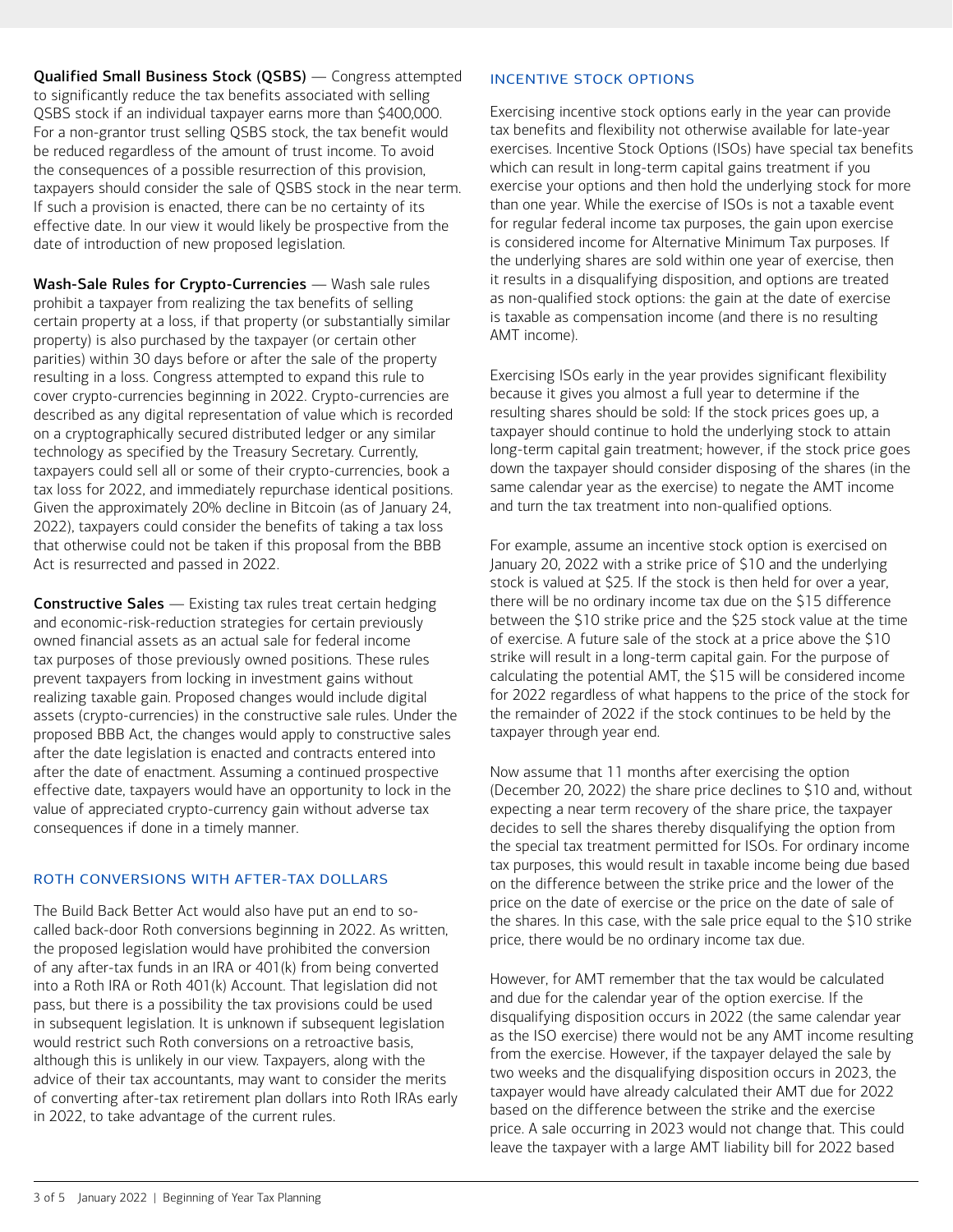on the \$25 price at the time of exercise, despite the current \$10 stock price. The bottom line is that exercising earlier in the year would give the taxpayer more time to decide whether to disqualify shares acquired through an ISO exercise prior to year-end and avoid a potential 2022 AMT liability based on a higher price if the stock price declines.

# ESTATE PLANNING

Annual exclusion gifts. Like contributions to retirement plans, there are benefits to making annual exclusion gifts early in the tax year. A gift early in the year gives the recipient more time to invest the funds, which will hopefully appreciate in the recipient's hands, rather than in the donor's estate. For 2022, the annual exclusion is \$16,000.

**Exemption gifts.** While there has been much talk about the possibility of the estate, gift and GST exemption going down, it has steadily been going up each year due to the inflation adjustment. In 2021, the exemption was \$11,700,000. In 2022, the exemption went up to \$12,060,000 – an increase of \$360,000, or \$720,000 for a couple. Just as with annual exclusion gifts, a gift of the full amount of the exemption gives the recipient more time to invest the funds, which will result in a greater amount of property removed from the donor's estate. In fact, there is an even greater incentive to make an exemption gift early in the year. This is because of the possibility that the exemption amount may go down, even before the scheduled reduction in 2026. By making a full exemption gift now, it would presumably lock-in not only appreciation, but also the full exemption amount as well.

Taxable gifts. When gifts exceed the annual exclusion amount and the lifetime exemption amount, it could result in the payment of gift taxes. Those gifts have an effective federal tax rate of 28.6%, if the donor survives for three years after the gift is made, otherwise the effective rate jumps to 40%. The earlier such a taxable gift is made, the more likely the donor will survive the three years and the less likely the gift will be taxed at 40%.

Grantor trust proposal. For a period of time during 2021, taxpayers and the estate planning community were confronted with a proposal that would have adversely affected "grantor trusts" (a trust whose income or capital gain, or both, are taxed to the grantor regardless of distributions). This proposal has been jettisoned from recent tax bills, but it could come back.

Two popular tax benefits of grantor trusts are (1) payment of income tax by the grantor as a tax-free gift to the trust and (2) tax-free transactions between the grantor and grantor trust. The proposal would have (i) required the value of grantor trusts to be included in the deceased owner's estate and (ii) treated most distributions to beneficiaries from grantor trusts as a taxable gift.

The proposal would eliminate the first benefit because although the grantor could still pay the grantor trust's income tax, the payments would benefit a trust which would either be includible in the grantor's estate or subject to gift tax. With respect to the second benefit, the proposal provides that in the case of any transfer of property between the grantor and the grantor trust, the transaction would be treated as a taxable event. This would therefore eliminate the second benefit, as well.

While we believe that it is unlikely that such a provision would resurface in the near term, it may, nonetheless, be prudent to explore the benefits of swapping low-basis assets held by a grantor trust with high-basis assets held by the grantor, if the trust agreement authorizes the grantor to make such swaps. This could provide the grantor with low-basis assets that then could be used for gifting to charitable recipients; alternatively, the grantor could hold on to those assets to achieve a step-up in basis on death and eliminate the embedded capital gain. Taxpayers should be aware that if low-basis assets held by the grantor trust at the time of the swap are expected to appreciate at a rate greater than the assets swapped by the grantor, an "early swap" could result in a larger taxable estate due to the subsequent appreciation.

# NEW ACTUARIAL TABLES

The IRS maintains a series of actuarial tables used to calculate required distributions from retirement plans based on owner and beneficiary life expectancies. These tables are used for owners of retirement plans who are age 72 or older, and for beneficiaries who have inherited retirement plans and are permitted to take distributions based on their life expectancy. For required minimum distributions beginning in 2022, the IRS has published updated tables to reflect longer life expectancies. These changes will generally result in smaller required distributions versus the old tables.

For example, an account owner who is turning age 75 in 2022 and has an IRA balance of \$1,000,000 as of December 31, 2021 would be required to take a distribution of \$40,650, based on a life expectancy factor of 24.6 from the new tables. Using the old tables, that distribution would have been \$43,668, based on a life expectancy factor of 22.9.

Individuals who rely on their required minimum distribution to fund spending during the year may need additional cash distributions to make up any shortfall. In some instances it could make sense to draw this additional cash from taxable investment accounts, leaving more in retirement accounts to accumulate tax-deferred. However, this could require raising additional cash in one's taxable investment accounts, which could also have income tax consequences.

For beneficiaries of inherited retirement accounts who are permitted to take life-expectancy-based distributions (i.e., most beneficiaries who inherited accounts prior to 2020, and certain eligible designated beneficiaries who inherited accounts from 2020 on), there will also be changes to their minimum distributions. For these beneficiaries, their initial life expectancy payout factor was based on their age in the year after the original owner's year of death, and then reduced by 1 for each subsequent year.